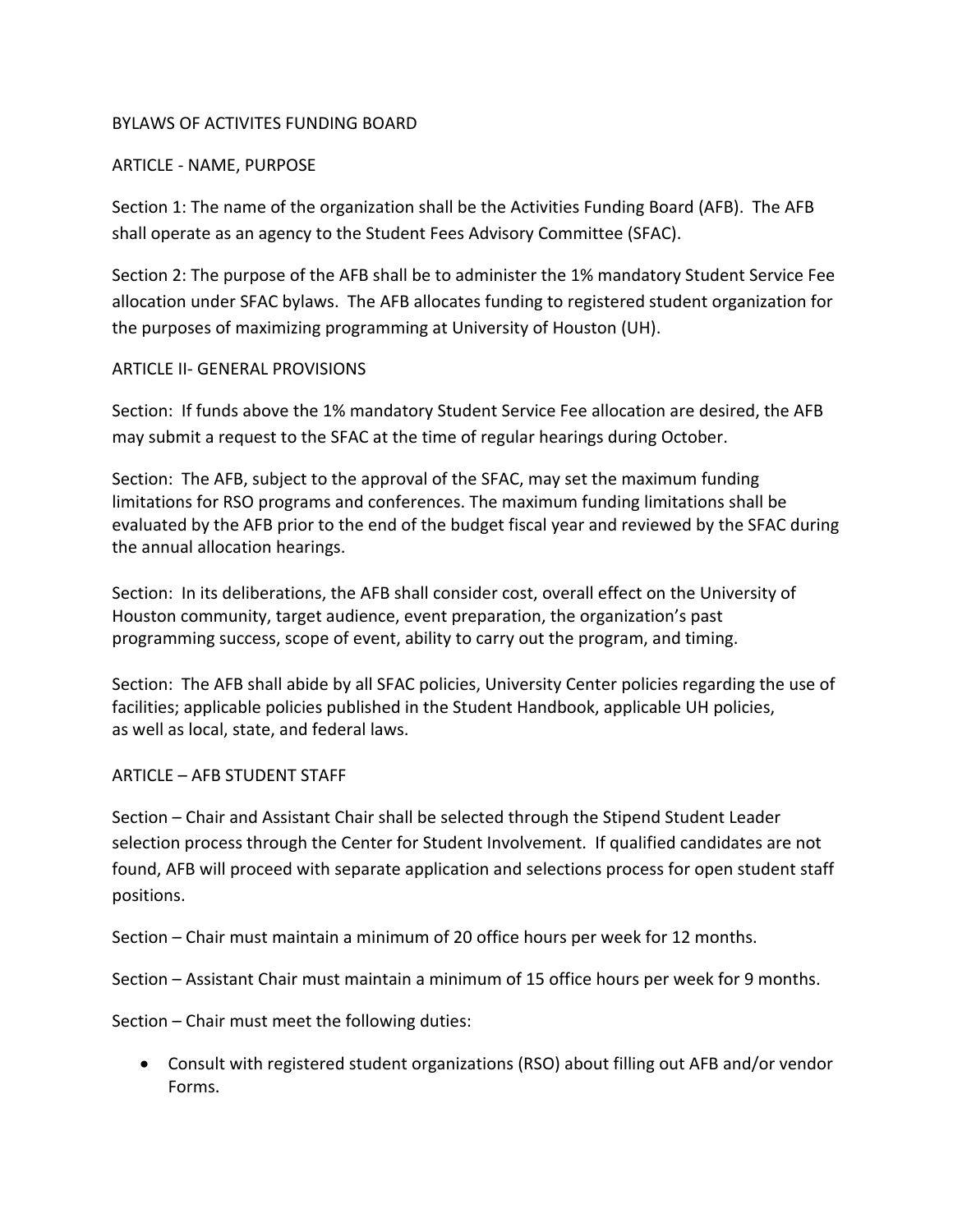- Be the presiding officer of the hearing board meetings and coordinate the hearing board dates.
- Train the Hearing Board members.
- Maintain and update AFB committee training manual.
- Maintain and update AFB chair training manual.
- Notify of hearing panel decision with Notice of Award explanation.
- Provide explanation of reimbursement procedures.
- Compile paperwork to complete expenditure request forms to turn into Center for Student Involvement (CSI) Financial Coordinator.
- Maintain financial records along with case file management for all allocation requests.
- Collaborate with the CSI Financial Coordinator and UH Accounting Department to effectively reimburse the RSOs.
- Assist RSO's with UH Accounting documents such as Verification of Employee Identification Number (EIN), Bank Account, Vendor Setup, Vendor Authorization Direct Deposit Form.
- Stay up-to-date with most current UH Accounting and Finance policies & proceedings.
- Maintain current documents (RSO forms, Vendor forms, IRS and Banking forms, etc.).
- Represent AFB & Report to SFAC committee on a monthly basis (per SFAC Bylaws).
- Maintain financial records and data for SFAC presentation and questionnaire.
- Answer and respond to calls, faxes, and emails from RSO's.
- Effectively condense allocation and reimbursement information into one ledger.
- Customer service and problem resolution for RSO's with reimbursement process and or payment of on campus entities through AFB.
- Work with financial entities from UHPD, University Center Reservations Office, Campus Recreation and Wellness Center, Creation Station, and University Copy Center to ensure proper payment for funded RSO programs.
- Effectively condense allocation and reimbursement information into one ledger, assuring that all money is spent according to the SFAC guidelines.

Section – Assistant Chair must meet the following duties:

- Answer and respond to calls, faxes, and emails from RSO's.
- Consult with RSO's about filling out the AFB forms.
- Assist in coordinating workshops for RSO's to learn & answer general questions about policies and procedures.
- Assist RSO's with other support type organizations if program does not fit the AFB mission.
- Coordinate and market the AFB to all the registered student organizations thorough social and advertising media.
- Work with CSI webmaster to update the AFB forms and content on the AFB website.
- Attend and present at organizational fairs to market the AFB to the RSO representatives.
- Attend the CSI organization registration orientations (outreach and marketing)
- Attend registered student organization meetings to promote and speak about the AFB.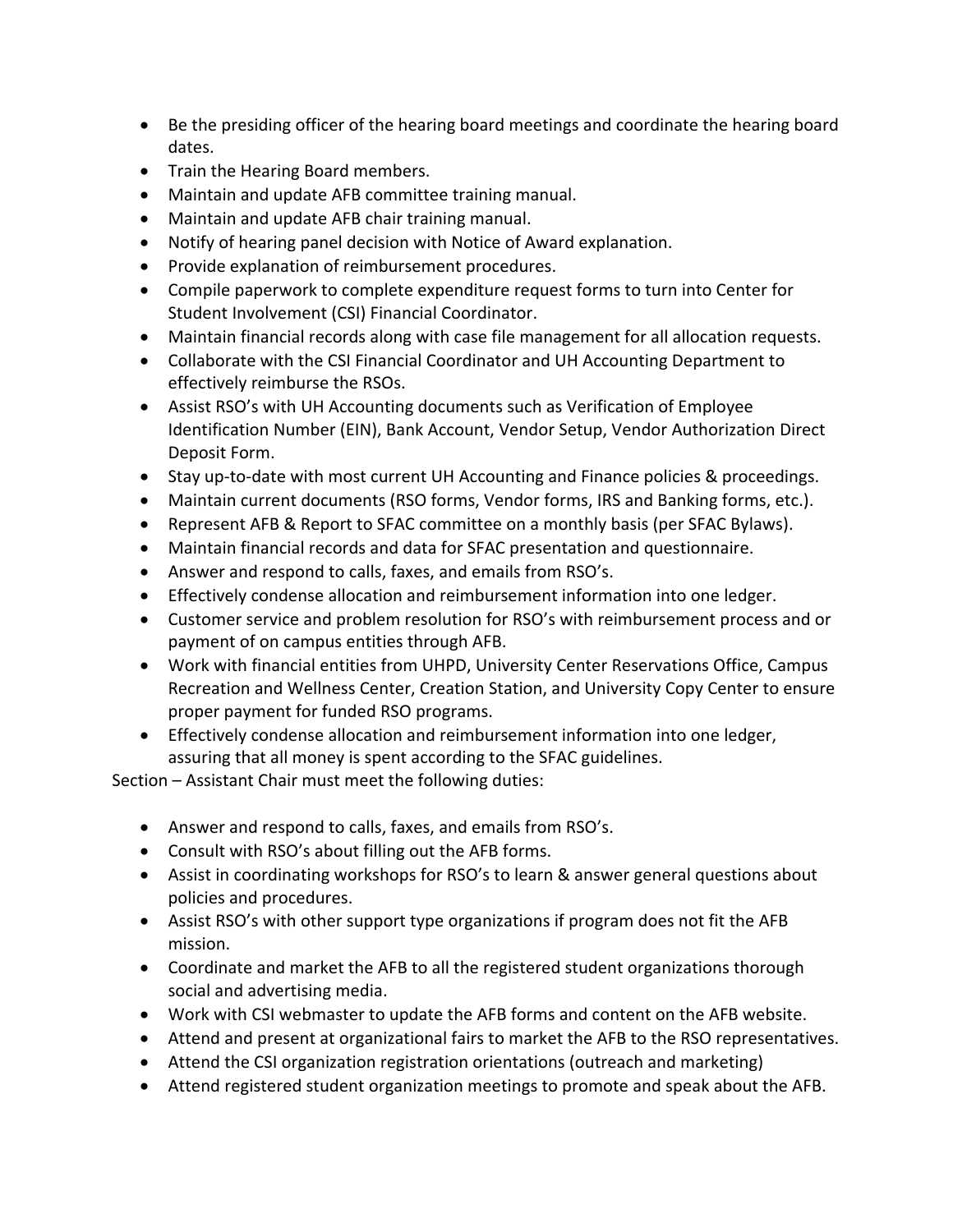- Help maintain case file management for RSO's.
- Assist the Chair with resolution and problem solving on behalf of RSO's to provide a more effective and positive allocation/reimbursement process.

## ARTICLE – DISCIPLINARY PROCEDURES

- A. An Investigative Committee shall be formed to review the allegations against the officer in question and the evidence. The Investigative Committee shall consist of the AFB Advisor, the SFAC Chair or Vice Chair and one AFB subcommittee member.
	- 1. Any member of SFAC or the AFB Advisor may present to the Investigative Committee charges of unethical conduct against the officer in question.
	- 2. The accused shall be notified of all charges brought against him/her. The reasons for disciplinary action shall be documented in writing two weeks prior to a final vote on the allegations. A copy of the formal charges will be delivered to officer in question.
- B. Disciplinary Procedure for AFB student staff in question
	- 1. In situations in which the AFB student staff member is unable to meet the minimum requirements of his/her position and/or such situation is interfering with the proper functioning of the organization, the following procedure will take place:
	- 2. The AFB Advisor will meet with the Investigative Committee to talk about the alleged issue/situation and discuss whether disciplinary actions are needed.
	- 3. If disciplinary action is agreed on, the AFB Advisor will meet with the AFB student staff member and bring forth the alleged issues. This is the opportunity for the AFB student staff member to explain his/her side against the allegations.
	- 4. The AFB Advisor will bring back the information from the meeting with the AFB student staff member to the Investigative Committee.
	- 5. In situations in which the assistant AFB student staff member is unable to meet the minimum requirements of his/her position and/or such situation is interfering with the proper functioning of the organization, the following procedure will take place:
		- i. The AFB student staff member will meet with the Investigative Committee to talk about the alleged issue/situation and discuss whether disciplinary actions are needed.
		- ii. If disciplinary action is agreed on, the AFB student staff member will meet with the assistant AFB student staff member and bring forth the alleged issues. This is the opportunity for the Assistant AFB student staff member to explain his/her side against the allegations.
		- iii. The Director will bring back the information from the meeting with the Assistant Director to the Investigative Committee.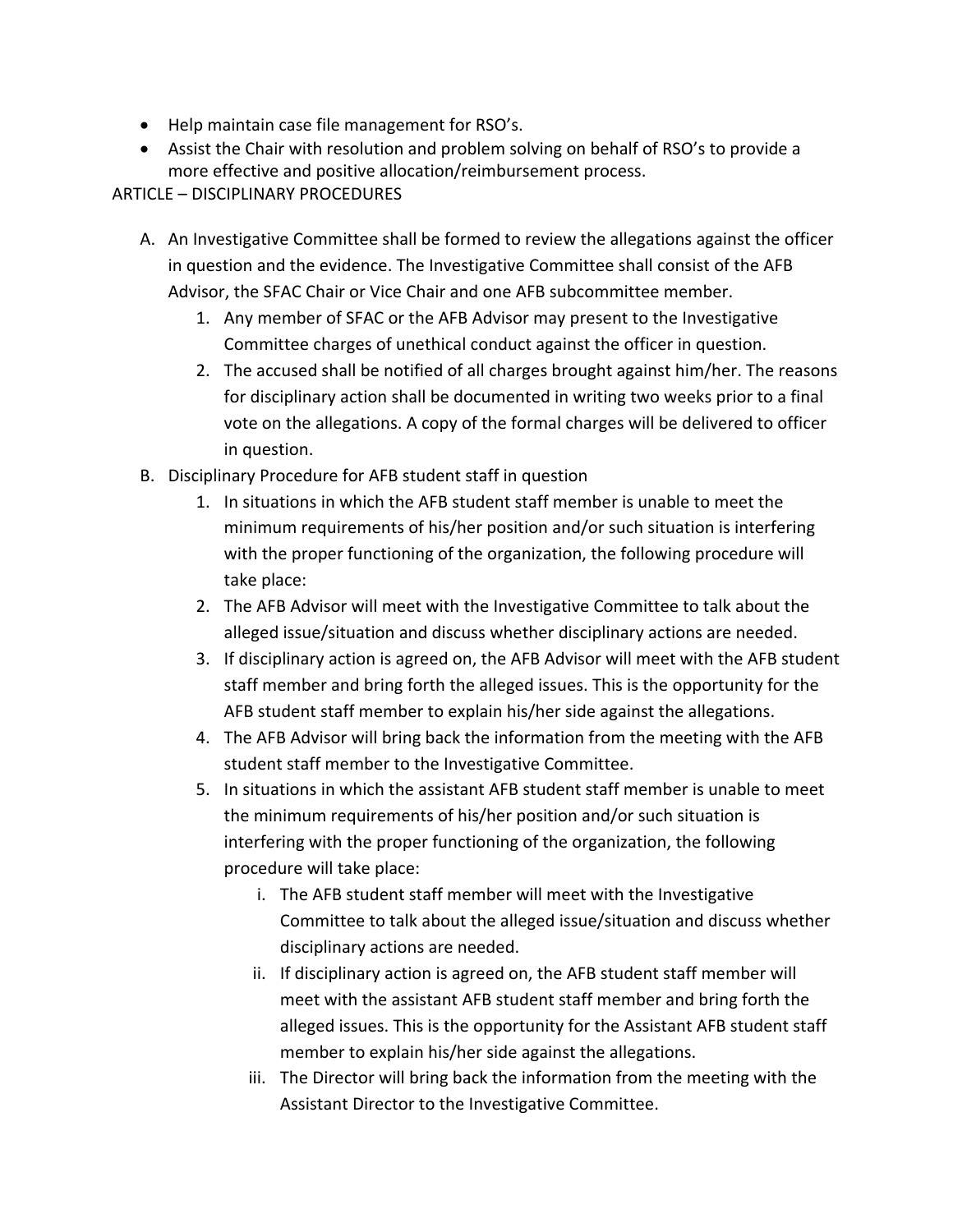- 6. The Investigative Committee shall consider the evidence and, with concurrence of 2/3 of the committee shall recommend appropriate action. If it is found that sanctions are necessary, the Investigative Committee will discuss and create fair conditions that must be met by the officer to resolve the issue. These conditions will be presented to them by the Director/AFB Advisor in written form and be signed by both parties. If the conditions are not met on the agreed timeframe, the alleged officer in question will be given an end of assignment date by the Advisor.
- 7. Removal of the officer in question
	- i. A quorum of fifty percent plus one must be present at the meeting and 3/4 vote must be obtained in order to remove the officer form his/her position.
	- ii. Offenses for which either officer may be removed are as follows: misuse or misappropriation of funds.
	- iii. Removal of the officer in question for other than the misuse or misappropriation of funds shall be determined by the Investigative Committee.

## ARTICLE – HEARING BOARD MEMBERSHIP

Section 1: The AFB hearing board shall be a 5-member committee and consist of the AFB Chair, the AFB Assistant Chair, and 3 Student Government Association (SGA) appointed representatives.

Section 2: Each SGA‐appointed representative should be required to meet the following criteria:

- I. Each student member of the SGA shall not be able to serve as a member of the hearing board; including executive, legislative, and judicial branches respectively.
- II. Each SGA‐appointed representative should be enrolled in not less than 12 semester hours and should be in good academic and disciplinary standing at UH.
- III. Each SGA‐appointed representative shall not be a compensated student leader of any Student Service Fee funded unit.

# ARTICLE – HEARING BOARD PROCEDURES

Section : Quorum shall be established by a simple majority of the 5- member committee.

Section : A simple majority vote shall be required for the approval of an allocation request.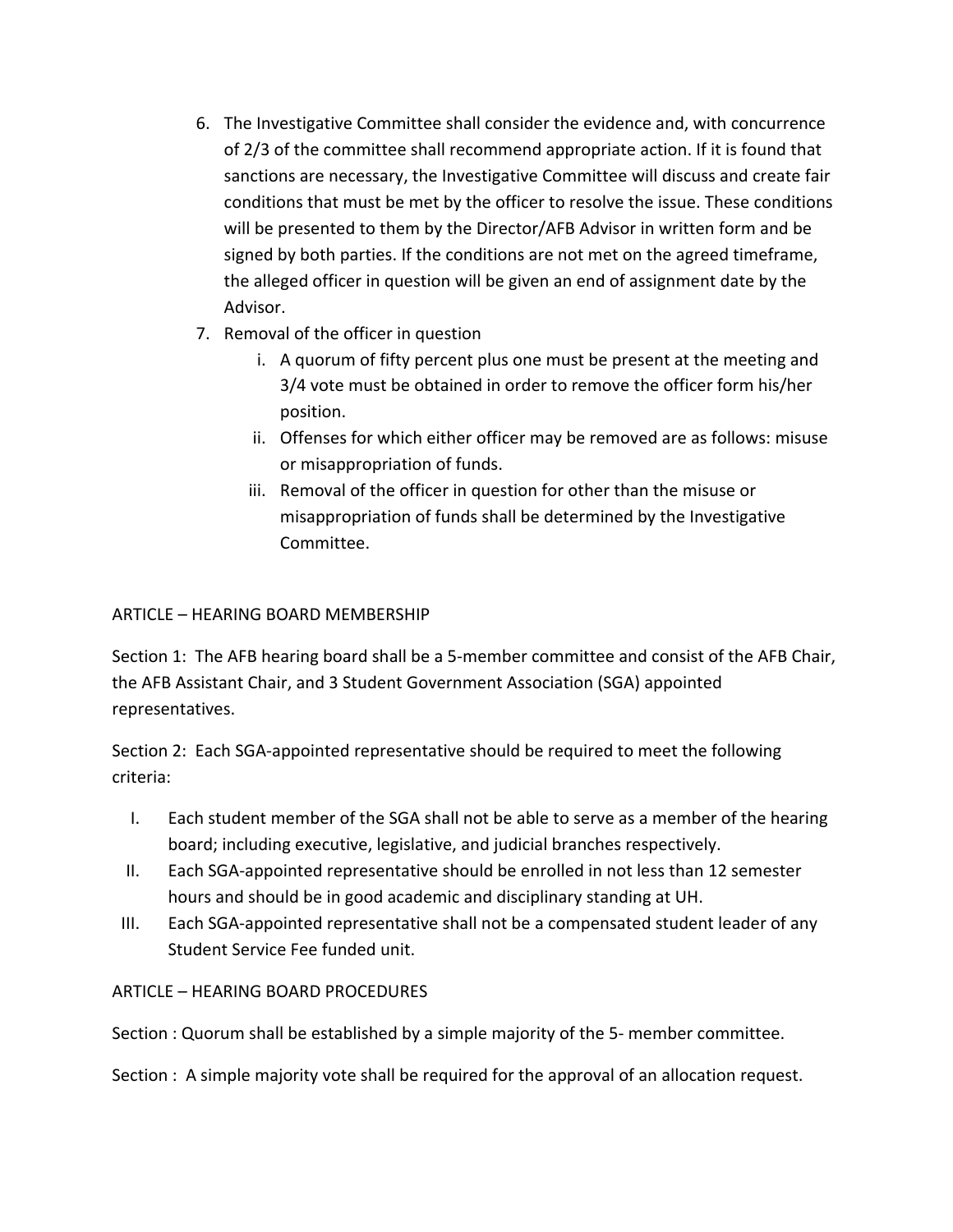Section : The AFB Chair shall set the hearing meeting schedule prior to the fall and spring semesters.

Section : A maximum of 8 funding requests will be heard per meeting of the AFB.

Section :

Section: The AFB chair shall reserve the right to vote by proxy if quorum is not met.

Section : The SGA Court of Appeals shall be the only and final appeal authority for AFB decisions. The Court of Appeals should only hear appeals based from disputes regarding AFB policies and procedures.

## ARTICLE – FUNDING RULES

Section 1: All requests for funding must observe the specific constraints cited in Section III of the SFAC Bylaws.

Section 2: In particular, the AFB shall not fund the purchase of alcoholic beverages, office supplies, stationery, office telephone, personalized gifts, equipment, or off-campus advertising.

Section 3: In its deliberations, the AFB shall consider the overall benefit that particular items requested for funding contribute to the success of the program.

Section 4: The AFB may fund the purchase of food and refreshments not to exceed 20% of the total amount of program funding approved by the board

Section 5: The AFB will not provide funds for charities, scholarships, awards, or philanthropic efforts, or any form of personal or organizational gain. Gain is defined as income generated in excess of program expenses. The only exception to this policy is support of events associated with and coordinating with the student organizations overseeing major campus traditions (Homecoming Board and Frontier Fiesta Association).

Section 7: Allocation requests must be submitted 4 weeks before the day of the program or conference. Requests will not be heard without being reviewed and signed by the AFB Chair or AFB Advisor.

Section 8: Programs funded by the AFB must occur on the UH campus, except as provided for in Section 9 in Article V‐ Funding Rules.

Section 9: Although off-campus, workshops or seminars directly benefit individuals, rather than the University as a whole, special funding consideration may be given to organizations (individuals representing organizations) presenting programs, or participating in the planning or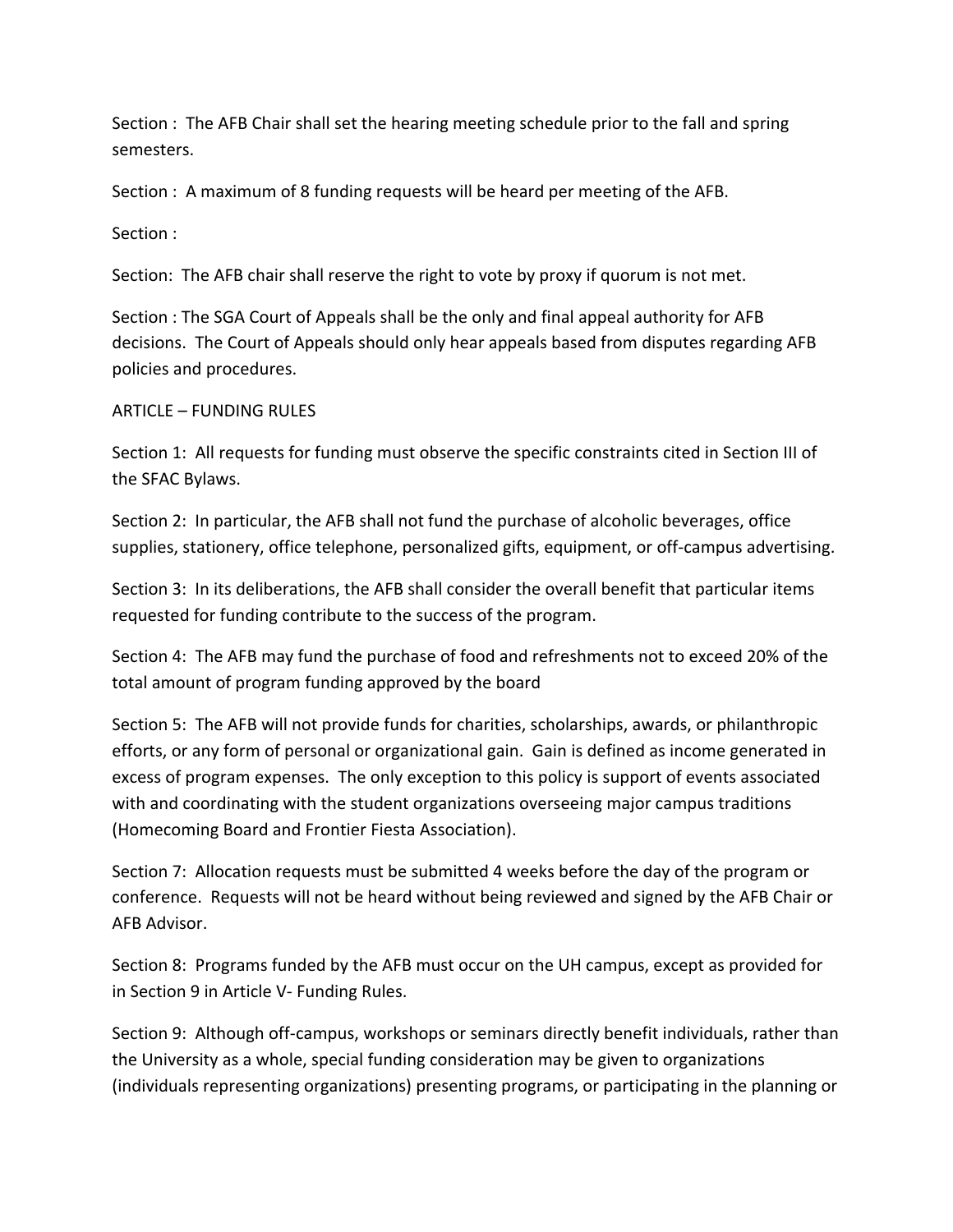development of an on‐campus conference, workshop or seminar. The AFB shall not fund competitions, tournaments, or any conference in which a student must apply or compete to attend.

Section 10: An authorized officer to conduct business with the Un

# *Activities Funding Board Standing Rules*

Effective 08/01/2012‐ 07/12/2013

- 1. A registered student organization must submit an RSO sheet and an allocation request form at least 4 weeks before a program or conference.
- 2. In its deliberations, the Activities Funding Board shall consider cost, overall effect on the University of Houston community, target audience, event preparation, the organization's past programming success, scope of the event, ability to carry out the program, and timing.
- 3. The AFB will not provide funds for charities, scholarships, awards, philanthropic efforts, or any form of personal or organizational gain. Gain is defined as income generated in excess of program expenses.
- 4. The Activities Funding Board may approve up to \$500 of program related food and refreshments per organization per year.
- 5. The Activities Funding Board may approve up to \$600 of on-campus advertising per organization per year.
- 6. An authorized member of the registered student organization must sign the notice of award in order to be reimbursed.
- 7. A maximum of 8 funding requests may be heard per meeting of the Activities Funding Board.
- 8. A representative with written authorization from the registered student organization (unless a top three officer) must attend the hearing to present the funding proposal.
- 9. Registered student organizations must be setup with direct deposit in order to be reimbursed and the bank must be in the organization's name.